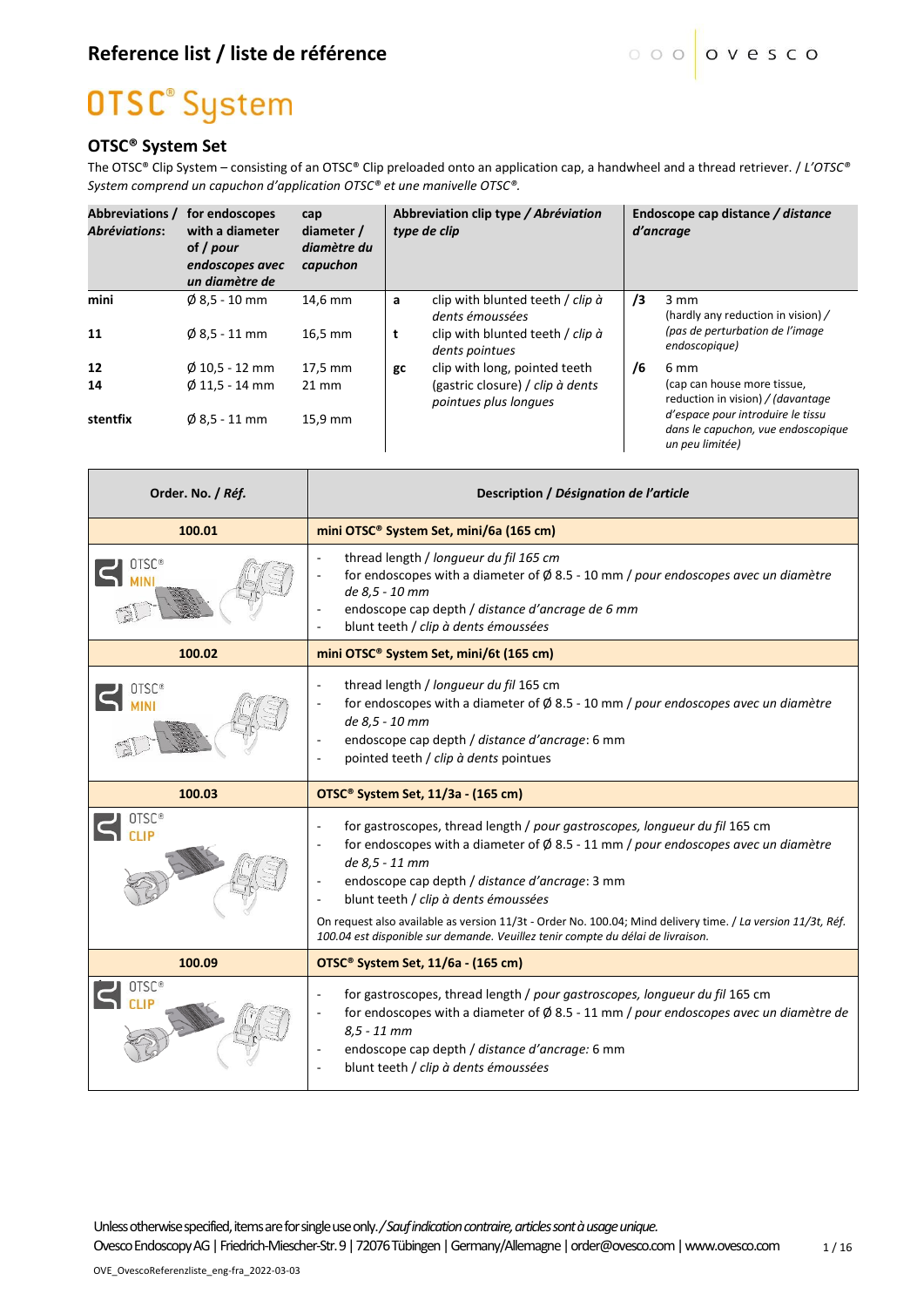| Order. No. / Réf. | Description / Désignation de l'article                                                                                                                                                                                                                                                                                                                                                                                                                                                                                                               |
|-------------------|------------------------------------------------------------------------------------------------------------------------------------------------------------------------------------------------------------------------------------------------------------------------------------------------------------------------------------------------------------------------------------------------------------------------------------------------------------------------------------------------------------------------------------------------------|
| 100.10            | OTSC® System Set, 11/6t - (165 cm)                                                                                                                                                                                                                                                                                                                                                                                                                                                                                                                   |
| OTSC <sup>®</sup> | for gastroscopes, thread length / pour gastroscopes, longueur du fil 165 cm<br>for endoscopes with a diameter of $\emptyset$ 8.5 - 11 mm / pour endoscopes avec un diamètre de<br>$8,5 - 11$ mm<br>endoscope cap depth / distance d'ancrage 6 mm<br>pointed teeth / clip à dents pointues                                                                                                                                                                                                                                                            |
| 100.11            | OTSC <sup>®</sup> System Set, 12/6a - (165 cm)                                                                                                                                                                                                                                                                                                                                                                                                                                                                                                       |
| OTSC®             | for gastroscopes, thread length / pour gastroscopes, longueur du fil 165 cm<br>$\overline{a}$<br>for endoscopes with a diameter of $\emptyset$ 10.5 - 12 mm / pour endoscopes avec un diamètre<br>$\overline{\phantom{a}}$<br>de 10,5 - 12 mm<br>endoscope cap depth / distance d'ancrage: 6 mm<br>blunt teeth / clip à dents émoussées<br>÷,<br>On request also available as version 12/3a - Order No. 100.05; Mind delivery time. / La version 12/3a,<br>Réf. 100.05 est disponible sur demande. Veuillez tenir compte du délai de livraison.      |
| 100.12            | OTSC <sup>®</sup> System Set, 12/6t - (165 cm)                                                                                                                                                                                                                                                                                                                                                                                                                                                                                                       |
| OTSC®             | for gastroscopes, thread length / pour gastroscopes, longueur du fil 165 cm<br>$\overline{\phantom{a}}$<br>for endoscopes with a diameter of $\emptyset$ 10.5 - 12 mm / pour endoscopes avec un diamètre<br>de 10,5 - 12 mm<br>endoscope cap depth / distance d'ancrage: 6 mm<br>pointed teeth / clip à dents pointues<br>$\overline{\phantom{a}}$<br>On request also available as version 12/3t - Order No. 100.06; Mind delivery time. / La version 12/3t, Réf.<br>100.06 est disponible sur demande. Veuillez tenir compte du délai de livraison. |
| 100.27            | OTSC <sup>®</sup> System Set, 12/6gc - (165 cm)                                                                                                                                                                                                                                                                                                                                                                                                                                                                                                      |
|                   | for gastroscopes, thread length / pour gastroscopes, longueur du fil 165 cm<br>$\overline{\phantom{a}}$<br>for endoscopes with a diameter of $\emptyset$ 10.5 - 12 mm / pour endoscopes avec un diamètre<br>$\overline{\phantom{a}}$<br>de 10,5 - 12 mm<br>endoscope cap depth / distance d'ancrage: 6 mm<br>$\overline{\phantom{a}}$<br>long, pointed teeth (for closure of lesions / perforations in the stomach) / clip à dents<br>÷,<br>pointues plus longues (pour le traitement de perforations/lésions de l'estomac)                          |
| 100.30            | OTSC <sup>®</sup> System Set, 12/6a - (220 cm)                                                                                                                                                                                                                                                                                                                                                                                                                                                                                                       |
|                   | for thin colonoscopes, thread length / pour colonoscopes fines, longueur du fil 220 cm<br>for endoscopes with a diameter of $\emptyset$ 10.5 - 12 mm / pour endoscopes avec un diamètre<br>$\overline{\phantom{a}}$<br>de 10,5 - 12 mm<br>endoscope cap depth / distance d'ancrage: 6 mm<br>blunt teeth / clip à dents émoussées<br>$\overline{a}$<br>On request also available as version 12/3a - Order No. 100.28; Mind delivery time. / La version 12/3a,<br>Réf. 100.28 est disponible sur demande. Veuillez tenir compte du délai de livraison. |
| 100.31            | OTSC <sup>®</sup> System Set, 12/6t - (220 cm)                                                                                                                                                                                                                                                                                                                                                                                                                                                                                                       |
| OTSC <sup>®</sup> | for thin colonoscopes, thread length / pour colonoscopes fines, longueur du fil 220 cm<br>for endoscopes with a diameter of $\emptyset$ 10.5 - 12 mm / pour endoscopes avec un diamètre<br>$\overline{\phantom{a}}$<br>de 10,5 - 12 mm<br>endoscope cap depth / distance d'ancrage: 6 mm<br>pointed teeth / clip à dents pointues<br>On request also available as version 12/3t - Order No. 100.29; Mind delivery time. / La version 12/3t, Réf.<br>100.29 est disponible sur demande. Veuillez tenir compte du délai de livraison.                  |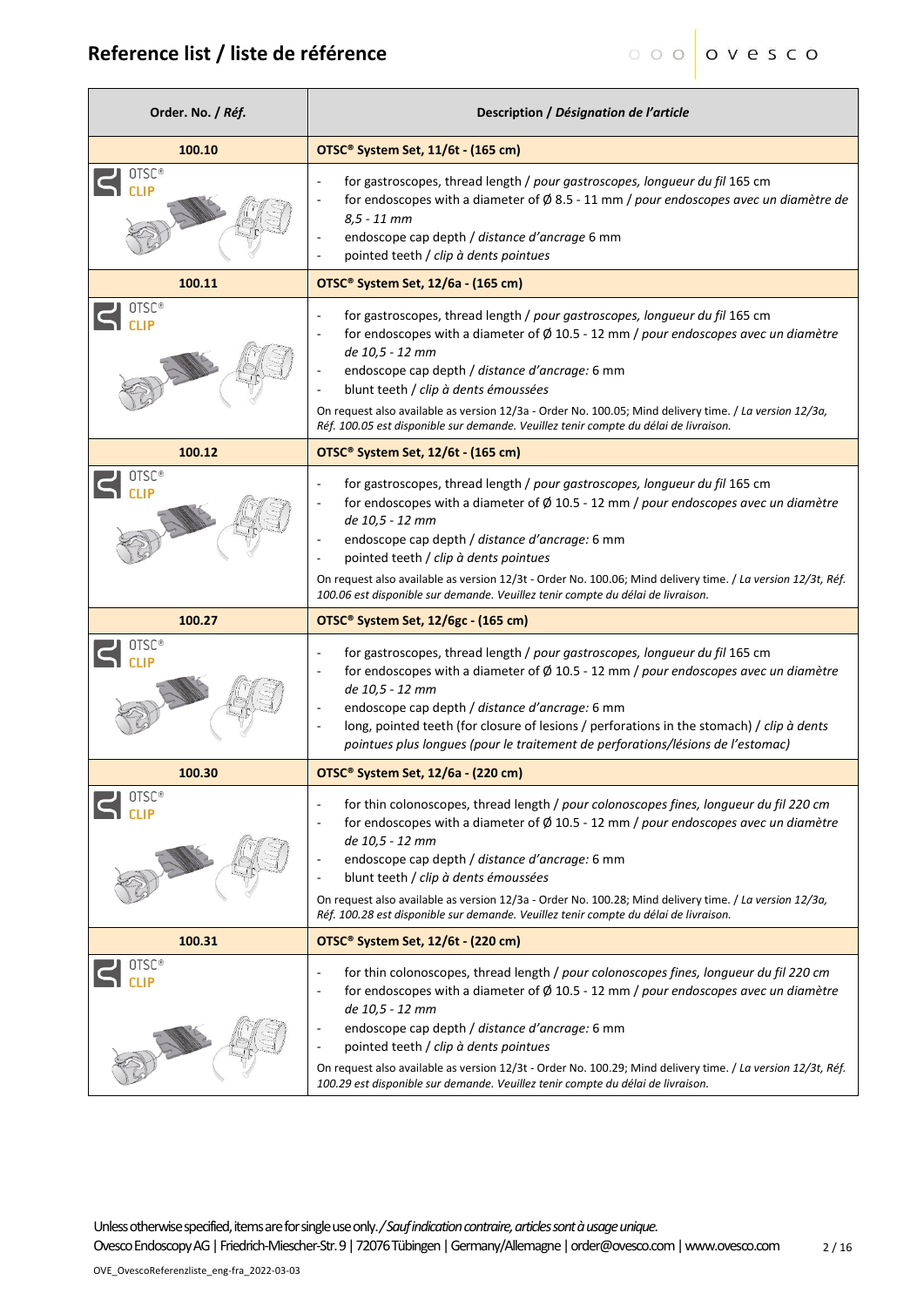| Order. No. / Réf. | Description / Désignation de l'article                                                                                                                                                                                                                                                                                                                                                                                                                                                                                                |  |
|-------------------|---------------------------------------------------------------------------------------------------------------------------------------------------------------------------------------------------------------------------------------------------------------------------------------------------------------------------------------------------------------------------------------------------------------------------------------------------------------------------------------------------------------------------------------|--|
| 100.13            | OTSC <sup>®</sup> System Set, 14/6a - (220 cm)                                                                                                                                                                                                                                                                                                                                                                                                                                                                                        |  |
|                   | for colonoscopes, thread length / pour colonoscopes, longueur du fil: 220 cm<br>ä,<br>for endoscopes with a diameter of $\varnothing$ 11.5 - 14 mm / pour endoscopes avec un diamètre<br>۰<br>de 11,5 - 14 mm<br>endoscope cap depth / distance d'ancrage: 6 mm<br>۰<br>blunt teeth / clip à dents émoussées<br>٠<br>On request also available as version 14/3a - Order No. 100.07; Mind delivery time. / La version 14/3a,<br>Réf. 100.07 est disponible sur demande. Veuillez tenir compte du délai de livraison.                   |  |
| 100.14            | OTSC <sup>®</sup> System Set, 14/6t - (220 cm)                                                                                                                                                                                                                                                                                                                                                                                                                                                                                        |  |
| <b>OTSC®</b>      | for colonoscopes, thread length / pour colonoscopes, longueur du fil: 220 cm<br>÷<br>for endoscopes with a diameter of $\varnothing$ 11.5 - 14 mm / pour endoscopes avec un diamètre<br>de 11,5 - 14 mm<br>endoscope cap depth / distance d'ancrage: 6 mm<br>$\overline{\phantom{a}}$<br>pointed teeth / clip à dents pointues<br>۰<br>On request also available as version 14/3t - Order No. 100.08; Mind delivery time. / La version 14/3t, Réf.<br>100.08 est disponible sur demande. Veuillez tenir compte du délai de livraison. |  |
| 100.50            | stentfix OTSC <sup>®</sup> System Set - (165 cm)                                                                                                                                                                                                                                                                                                                                                                                                                                                                                      |  |
| 0TSC®             | thread length / longueur du fil 165 cm<br>۰<br>for endoscopes with a diameter of $\emptyset$ 8.5 - 11 mm / pour endoscopes avec un diamètre de<br>$8,5 - 11$ mm<br>endoscope cap depth / distance d'ancrage: 7 mm<br>specially designed clip with pointed teeth for adaptation to lumen/ clip spécialement<br>dessiné avec des dents pointues pour l'adaptation au lumen                                                                                                                                                              |  |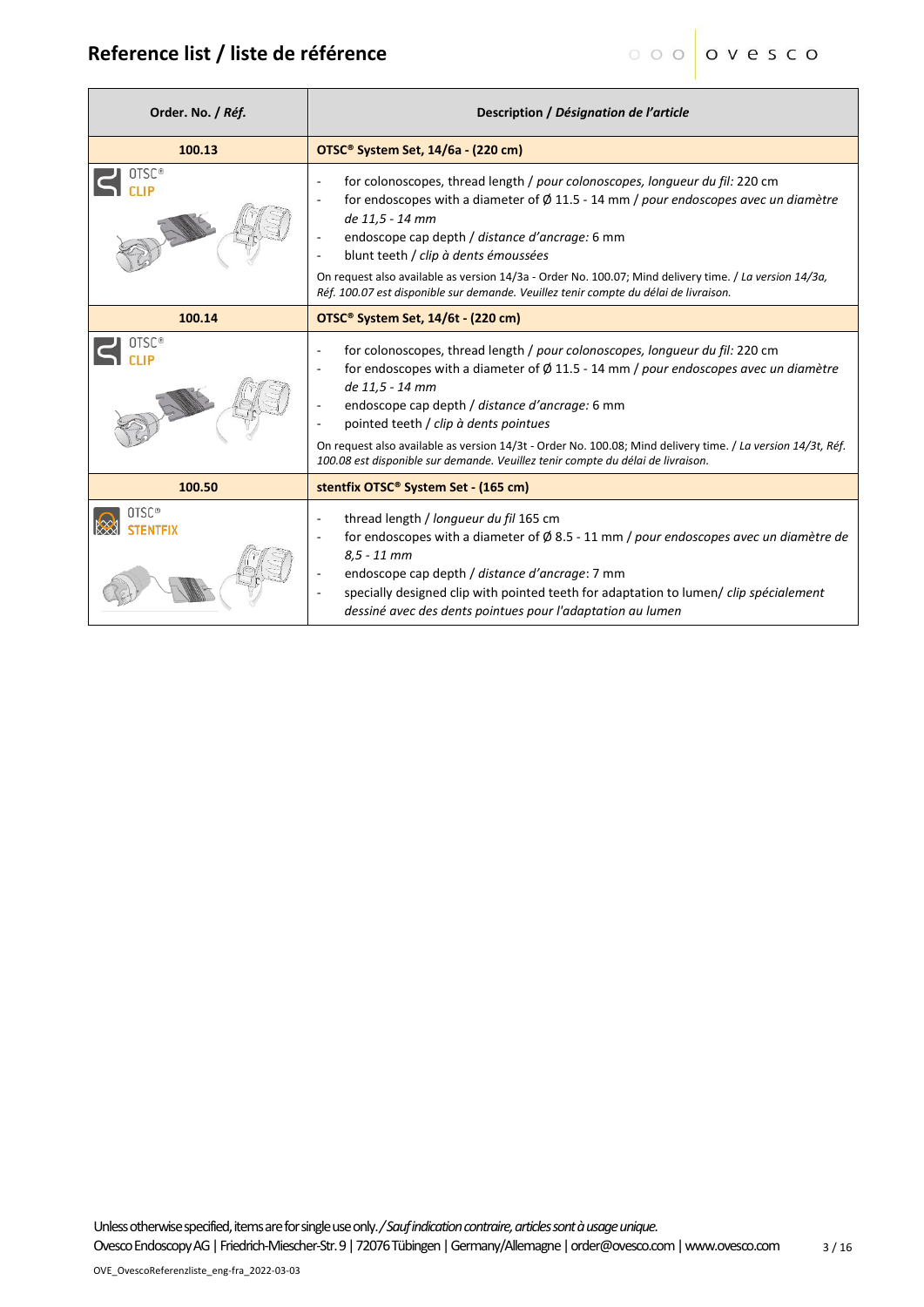#### **OTSC® Application Aids /** *OTSC® Auxiliaires d'application*

| Order. No. / Réf.                      | Description / Désignation de l'article                                                                                                                                                                                                                                                                                                                                                                                                                                                                                                       |
|----------------------------------------|----------------------------------------------------------------------------------------------------------------------------------------------------------------------------------------------------------------------------------------------------------------------------------------------------------------------------------------------------------------------------------------------------------------------------------------------------------------------------------------------------------------------------------------------|
| 200.10                                 | OTSC <sup>®</sup> Anchor (165 cm)                                                                                                                                                                                                                                                                                                                                                                                                                                                                                                            |
| OTSC <sup>®</sup><br><b>\NCHOR</b>     | needle width / envergure: 12 mm<br>stitch depth / profondeur: 4 mm<br>length of instrument shaft / longueur de tige: 165 cm<br>A working channel diamater of at least 3.2 mm is required when used in combination with the OTSC®<br>System! / Si appliqué avec l'OTSC® System, le canal opérateur de l'endoscope doit être d'au moins 3,2 mm.                                                                                                                                                                                                |
| 200.11                                 | OTSC <sup>®</sup> Anchor 220tt (220 cm)                                                                                                                                                                                                                                                                                                                                                                                                                                                                                                      |
| OTSC <sup>®</sup><br>NCHOR             | needle width / envergure: 9 mm<br>stitch depth / profondeur: 2 - 2,5 mm<br>especially for thin tissue /spécialement pour les tissus minces<br>length of instrument shaft / longueur de tige: 220 cm<br>A working channel diameter of at least 3.2 mm is required when used in combination with the OTSC®<br>System! / Si appliqué avec l'OTSC® System, le canal opérateur de l'endoscope doit être d'au moins 3,2 mm.                                                                                                                        |
| 200.44                                 | OTSC <sup>®</sup> Twin Grasper <sup>®</sup> (165 cm)                                                                                                                                                                                                                                                                                                                                                                                                                                                                                         |
| OTSC®                                  | facilitates the approximation of gaping edges of a lesion / pour saisir et accrocher une<br>région tissulaire, en particulier les bords de plaie<br>has two jaws which can be opened separately / deux mâchoires indépendantes<br>length of instrument shaft / longueur de tige: 165 cm<br>A working channel diameter of at least 3.2 mm is required when used in combination with the OTSC®<br>System! / Si appliqué avec l'OTSC® System, le canal opérateur de l'endoscope doit être d'au moins 3,2 mm.                                    |
| 200.45                                 | OTSC <sup>®</sup> Twin Grasper <sup>®</sup> (220 cm)                                                                                                                                                                                                                                                                                                                                                                                                                                                                                         |
| OTSC <sup>®</sup><br><b>N GRASPER®</b> | facilitates the approximation of gaping edges of a lesion / pour saisir et accrocher une<br>÷,<br>région tissulaire, en particulier les bords de plaie<br>has two jaws which can be opened separately / deux mâchoires indépendantes<br>$\overline{a}$<br>length of instrument shaft / longueur de tige: 220 cm<br>÷,<br>A working channel diameter of at least 3.2 mm is required when used in combination with the OTSC®<br>System! / Si appliqué avec l'OTSC® System, le canal opérateur de l'endoscope doit être d'au moins<br>$3.2$ mm. |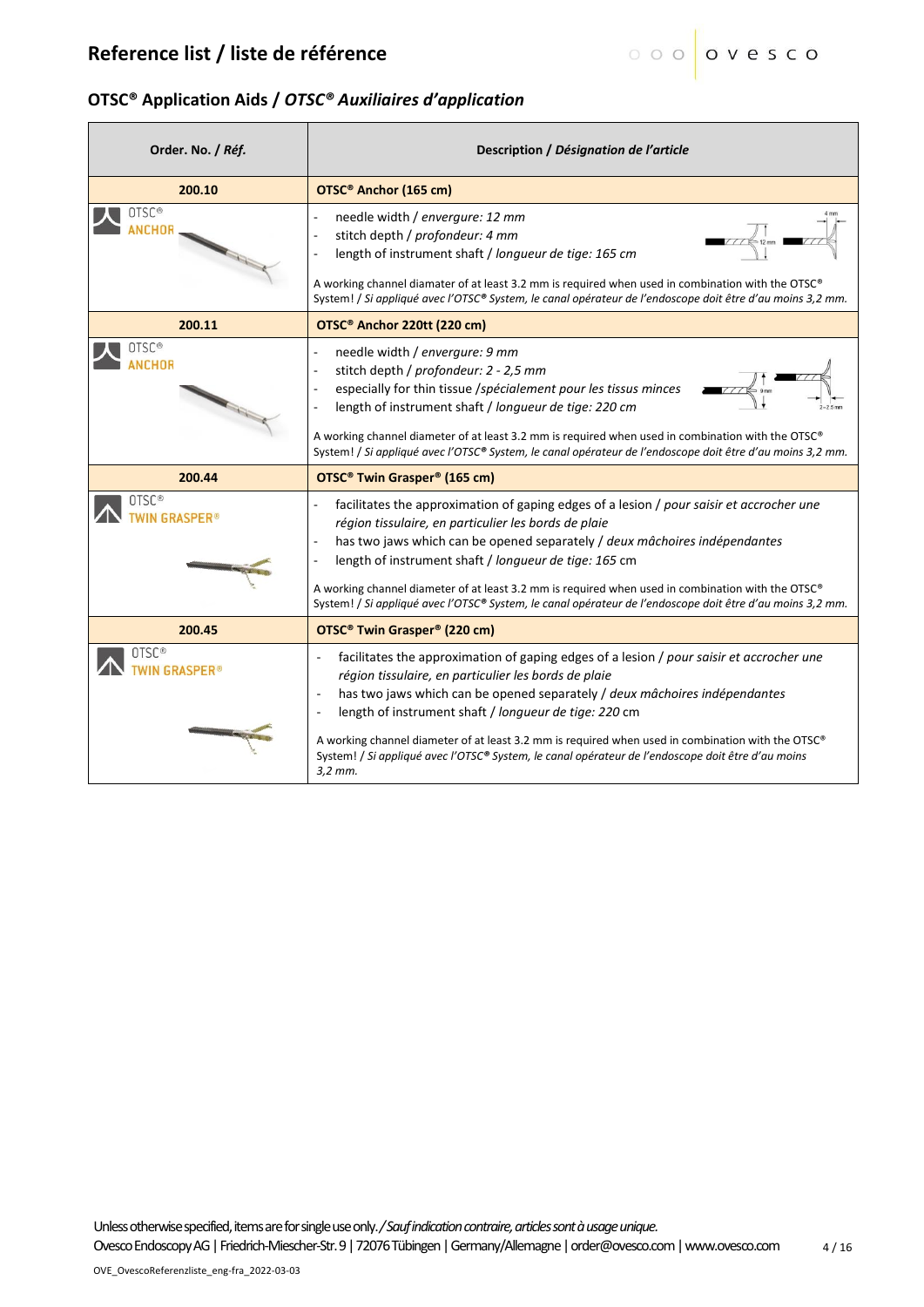# **RESECTO**

Instrument series consisting of optimized instruments for ESD, EMR and other endoscopic resection techniques. / *Ligne composée d'instruments optimisés pour l'ESD, l'EMR et d'autres procédés de résection endoscopique.*

| Order. No. / Réf.                                                                     | Description / Désignation de l'article                                                                                                                                                                                                                                                                                                                                                                                                                                                          |
|---------------------------------------------------------------------------------------|-------------------------------------------------------------------------------------------------------------------------------------------------------------------------------------------------------------------------------------------------------------------------------------------------------------------------------------------------------------------------------------------------------------------------------------------------------------------------------------------------|
| 200.56.02                                                                             | LiftUp <sup>®</sup> Kit                                                                                                                                                                                                                                                                                                                                                                                                                                                                         |
| ESECTO                                                                                | The kit contains the necessary components for the Lift Up® injection / Le kit contient les<br>composants nécessaires pour l'injection LiftUp®:<br>1 package / paquet LiftUp® (200.56.01)<br>10 disposable syringes / seringues jetables<br>÷,<br>5 injection needles / aiguilles d'injection                                                                                                                                                                                                    |
| 200.56.01                                                                             | <b>LiftUp®</b>                                                                                                                                                                                                                                                                                                                                                                                                                                                                                  |
|                                                                                       | Thermoreversible injection agent for endoscopic mucosal resection / agent d'injection<br>thermoréversible pour la résection endoscopique<br>5 vials of 20 ml each per package / flacons de 20 ml chacun par emballage<br>Note: Make sure to use the correct injection accessories (see instructions for use) / Note:<br>Assurez-vous que les bons accessoires d'injection sont utilisés (voir le mode d'emploi)                                                                                 |
| 200.59                                                                                | <b>Luer Lock syringe</b>                                                                                                                                                                                                                                                                                                                                                                                                                                                                        |
|                                                                                       | 3 ml Luer Lock syringes for LiftUp application / Seringues Luer Lock de 3 ml pour l'application<br>LiftUp                                                                                                                                                                                                                                                                                                                                                                                       |
|                                                                                       | 50 pieces per package / pièces par paquet<br>Note: Make sure to use the correct injection accessories (see instructions for use) / Note:<br>Assurez-vous que les bons accessoires d'injection sont utilisés (voir le mode d'emploi)                                                                                                                                                                                                                                                             |
| 200.57.01                                                                             | AWC <sup>®</sup>   Additional Working Channel (122 cm)                                                                                                                                                                                                                                                                                                                                                                                                                                          |
|                                                                                       | Additional working channel for flexible endoscopes for inserting instruments or flushing and<br>suction / Canal de travail supplémentaire pour endoscopes flexibles pour insérer des<br>instruments ou rincer et sucer<br>for introduction length of endoscope / Pour la longueur d'introduction de l'endoscope :<br>103-110 cm<br>for endoscopes with diameter / pour endoscopes avec diamètre : 8,5 - 13,5 mm                                                                                 |
|                                                                                       | 2 pieces per package / pièces par paquet                                                                                                                                                                                                                                                                                                                                                                                                                                                        |
| 200.57.04                                                                             | AWC <sup>®</sup>   Additional Working Channel (185 cm)                                                                                                                                                                                                                                                                                                                                                                                                                                          |
| RESECTO                                                                               | Additional working channel for flexible endoscopes for inserting instruments or flushing and<br>suction / Canal de travail supplémentaire pour endoscopes flexibles pour insérer des<br>instruments ou rincer et sucer<br>for introduction length of endoscope / Pour la longueur d'introduction de l'endoscope :<br>$\overline{a}$<br>160-170 cm<br>for endoscopes with diameter / pour endoscopes avec diamètre : 8,5 - 13,5 mm<br>$\blacksquare$<br>2 pieces per package / pièces par paquet |
| 200.55.10                                                                             | <b>Traction Polypectomy Snare (220 cm)</b>                                                                                                                                                                                                                                                                                                                                                                                                                                                      |
| TRACTION<br><b>SNARE</b><br>0 0.38 mm<br>$25$ <sub>mm</sub><br>$\Rightarrow$<br>60 mm | Serrated snare for improved tissue capture during endoscopic snare resection. /<br>Boucle en dents de scies pour le captage pendant la résection endoscopique de boucle.<br>10 pieces per package / pièces par paquet                                                                                                                                                                                                                                                                           |

Unless otherwise specified, items are for single use only.*/ Sauf indication contraire, articles sont à usage unique.*

OvescoEndoscopy AG | Friedrich-Miescher-Str. 9 | 72076 Tübingen | Germany/Allemagne | order@ovesco.com | www.ovesco.com  $5/16$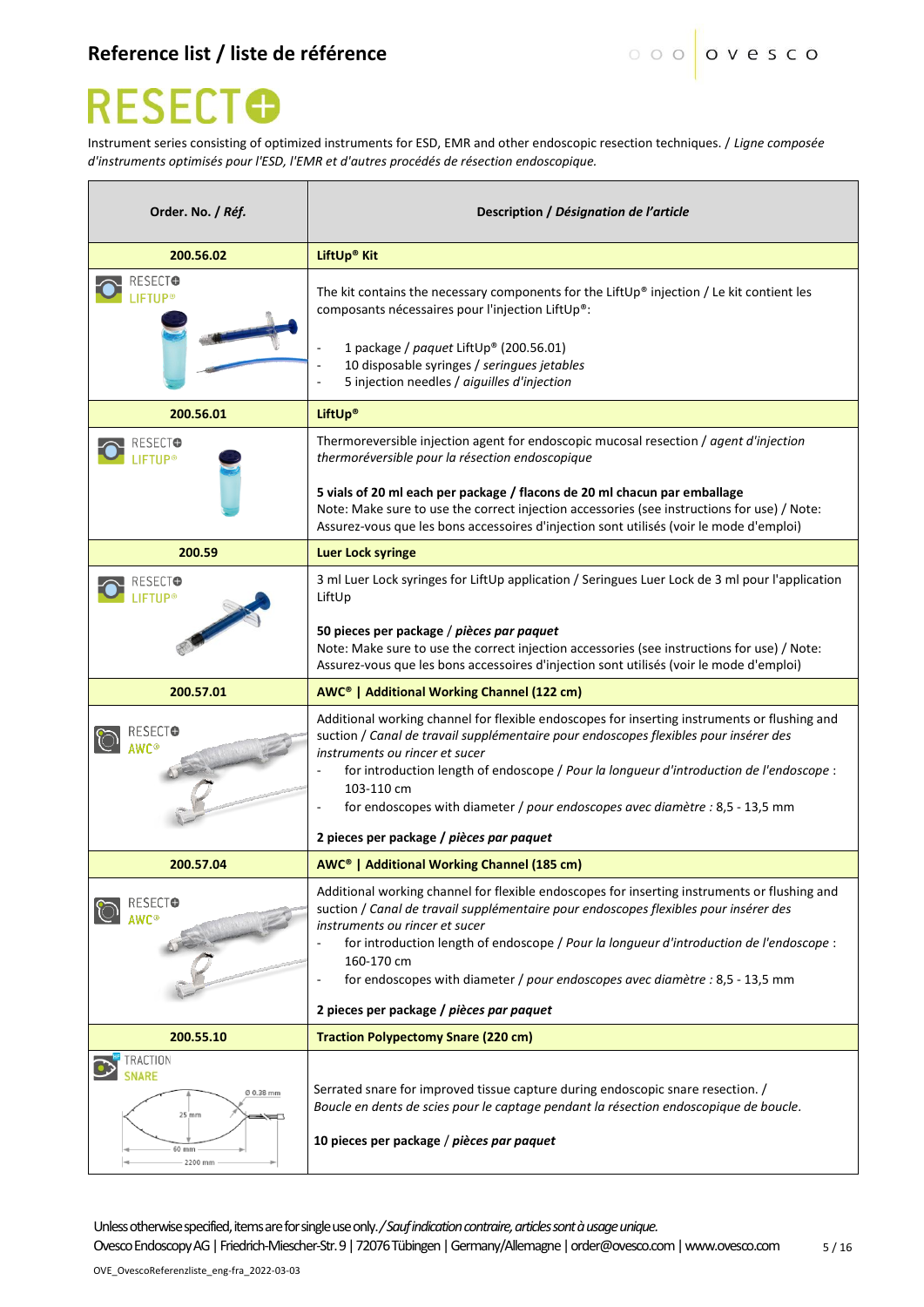| Order. No. / Réf.                                                               | Description / Désignation de l'article                                                                                                                                                                                                                                                                                                                                                                                                                                              |
|---------------------------------------------------------------------------------|-------------------------------------------------------------------------------------------------------------------------------------------------------------------------------------------------------------------------------------------------------------------------------------------------------------------------------------------------------------------------------------------------------------------------------------------------------------------------------------|
| 200.50                                                                          | <b>Coag Dissector</b>                                                                                                                                                                                                                                                                                                                                                                                                                                                               |
| OAG                                                                             | Monopolar electrosurgical instrument for precise coagulation and blunt dissection of tissue. /<br>Instrument monopolaire haute fréquence (HF) destiné à la dissection des tissus et au<br>traitement des saignements.<br>compatible with a working channel diameter of $\geq$ 2.8 mm / le canal opérateur de<br>l'endoscope doit être d'au moins 2,8 mm<br>length of instrument shaft / longueur de tige : 165 cm                                                                   |
| 200.10                                                                          | OTSC <sup>®</sup> Anchor (165 cm)                                                                                                                                                                                                                                                                                                                                                                                                                                                   |
| OTSC <sup>®</sup><br>ANCHOR                                                     | needle width / envergure: 12 mm<br>$\overline{a}$<br>stitch depth / profondeur: 4 mm<br>$\overline{\phantom{a}}$<br>length of instrument shaft / longueur de tige : 165 cm<br>÷,<br>A working channel diameter of at least 3.2 mm is required when used in combination with the OTSC®<br>System! / Si appliqué avec l'OTSC® System, le canal opérateur de l'endoscope doit être d'au moins<br>$3.2$ mm.                                                                             |
| 200.11                                                                          | OTSC <sup>®</sup> Anchor 220tt (220 cm)                                                                                                                                                                                                                                                                                                                                                                                                                                             |
| OTSC®                                                                           | needle width / envergure: 9 mm<br>÷<br>stitch depth / profondeur: 2 - 2,5 mm<br>÷<br>length of instrument shaft / longueur de tige : 220 cm<br>especially for thin tissue / en particulier pour les couches ténues du tissu                                                                                                                                                                                                                                                         |
| 200.73                                                                          | <b>FTRD® Grasper</b>                                                                                                                                                                                                                                                                                                                                                                                                                                                                |
| ™RD®                                                                            | Grasping forceps to grasp tissue / Pince de préhension pour saisir les tissus cibles<br>shaft length / longueur de tige : 220 cm<br>For working channel diameters of at least 2.8 mm / Pour diamètre minimal du canal<br>opérateur de 2,8 mm<br>5 pieces per package / pièces par paquet                                                                                                                                                                                            |
| 200.53.01                                                                       | AqaNife® - 1,5 mm (220 cm)                                                                                                                                                                                                                                                                                                                                                                                                                                                          |
| needle lenath                                                                   | HF dissection with needle length of / HF dissection avec une longueur d'aiguille de 1,5 mm<br>Irrigation pump function to flash the dissection area / Fonction de pompe d'irrigation pour<br>nettoyage de la zone de dissection<br>Re-injection without change of instruments / injection après sans changer les instruments                                                                                                                                                        |
| 200.53.03                                                                       | AqaNife® - 2,5 mm (220 cm)                                                                                                                                                                                                                                                                                                                                                                                                                                                          |
| RESECTO<br>needle length<br><b>DANIFE®</b>                                      | HF dissection with needle length of / HF dissection avec une longueur d'aiguille de 2,5 mm<br>Irrigation pump function to flash the dissection area / Fonction de pompe d'irrigation<br>pour nettoyage de la zone de dissection<br>Re-injection without change of instruments / injection après sans changer les instruments                                                                                                                                                        |
| 200.59.01                                                                       | <b>EMR+ Kit</b>                                                                                                                                                                                                                                                                                                                                                                                                                                                                     |
| RESECTO<br>IFT∐P®<br>RESECT <del>O</del><br>AWC®<br>OTSC <sup>®</sup><br>ANCHOR | For the EMR+ we offer you a kit which contains the following products / Pour le EMR+, nous<br>vous proposons un kit qui contient les produits suivants :<br>1 piece / pièce LiftUp® Kit (200.56.02)<br>$\overline{a}$<br>2 packages (each contains 2 pieces) / paquet (contenant 2 pièces) AWC®<br>÷,<br>(free choice of / choix libre entre 200.57.01; 200.57.04)<br>4 pieces / pièce OTSC® Anchor (free choice of / choix libre entre 200.10; 200.11)<br>$\overline{\phantom{a}}$ |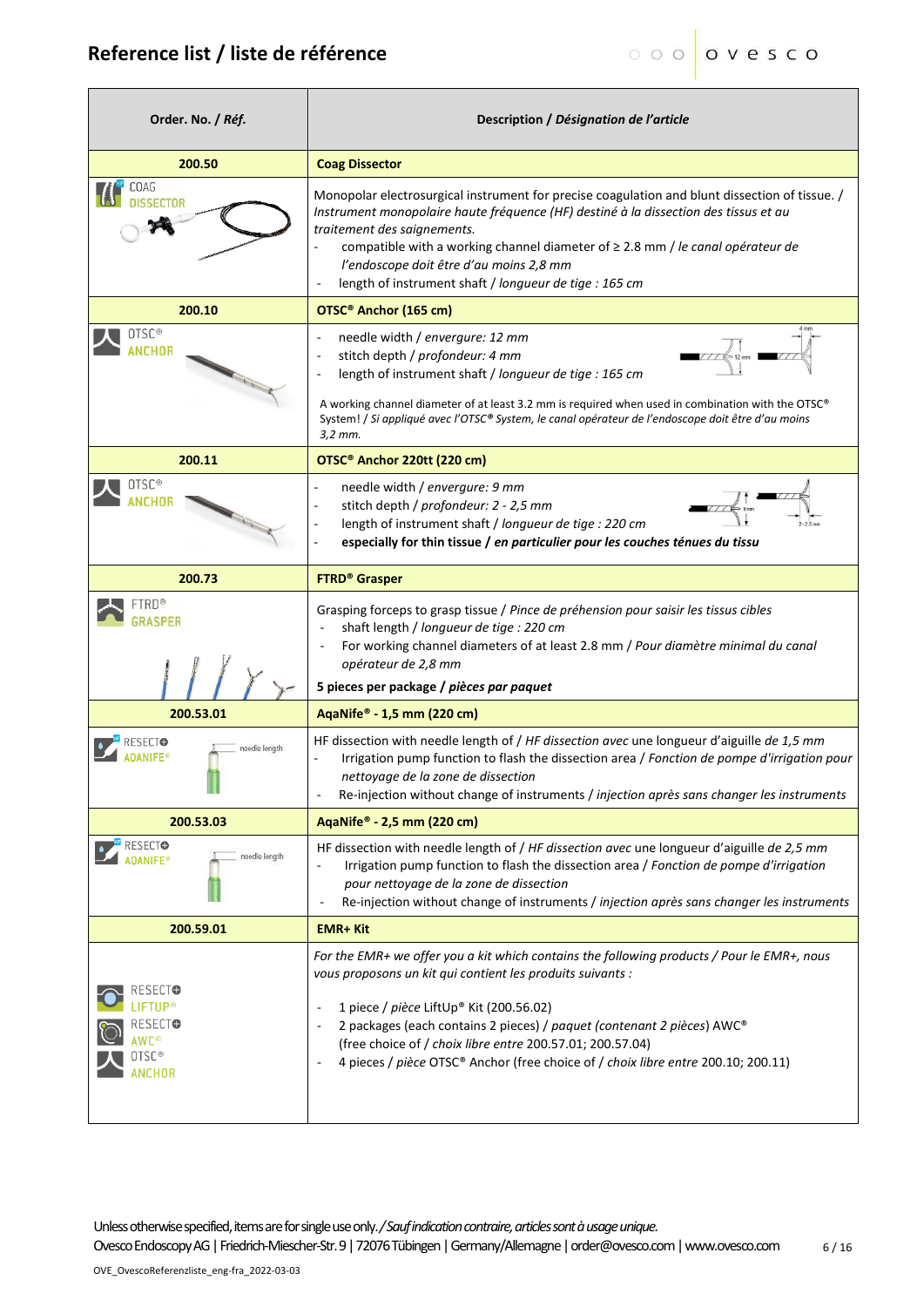| Order. No. / Réf.                                                                                        | Description / Désignation de l'article                                                                                                                                                                                                                                                                                                                                                                                                                                                                                                                                                                                                   |
|----------------------------------------------------------------------------------------------------------|------------------------------------------------------------------------------------------------------------------------------------------------------------------------------------------------------------------------------------------------------------------------------------------------------------------------------------------------------------------------------------------------------------------------------------------------------------------------------------------------------------------------------------------------------------------------------------------------------------------------------------------|
| 200.59.02                                                                                                | ESD+ Kit                                                                                                                                                                                                                                                                                                                                                                                                                                                                                                                                                                                                                                 |
| RESECTO<br><b>IFTUP®</b><br>RESECTO<br><b>AWC®</b><br><b>FTRD®</b><br><b>GRASPER</b><br><b>E</b> RESECTO | For the ESD+ we offer you a kit which contains the following products / Pour le ESD+, nous vous<br>proposons un kit qui contient les produits suivants :<br>1 piece / pièce LiftUp® Kit (200.56.02)<br>$\overline{\phantom{a}}$<br>2 packages (each contains 2 pieces) / paquet (contenant 2 pièces) AWC®<br>$\overline{\phantom{a}}$<br>(free choice of / choix libre entre 200.57.01; 200.57.04)<br>1 package (contains 5 pieces) / paquet (contenant 5 pièces) FTRD® Grasper (200.73)<br>$\overline{\phantom{a}}$<br>5 pieces / pièces AgaNife® (free choice of / choix libre entre 200.53.01; 200.53.03)<br>$\overline{\phantom{a}}$ |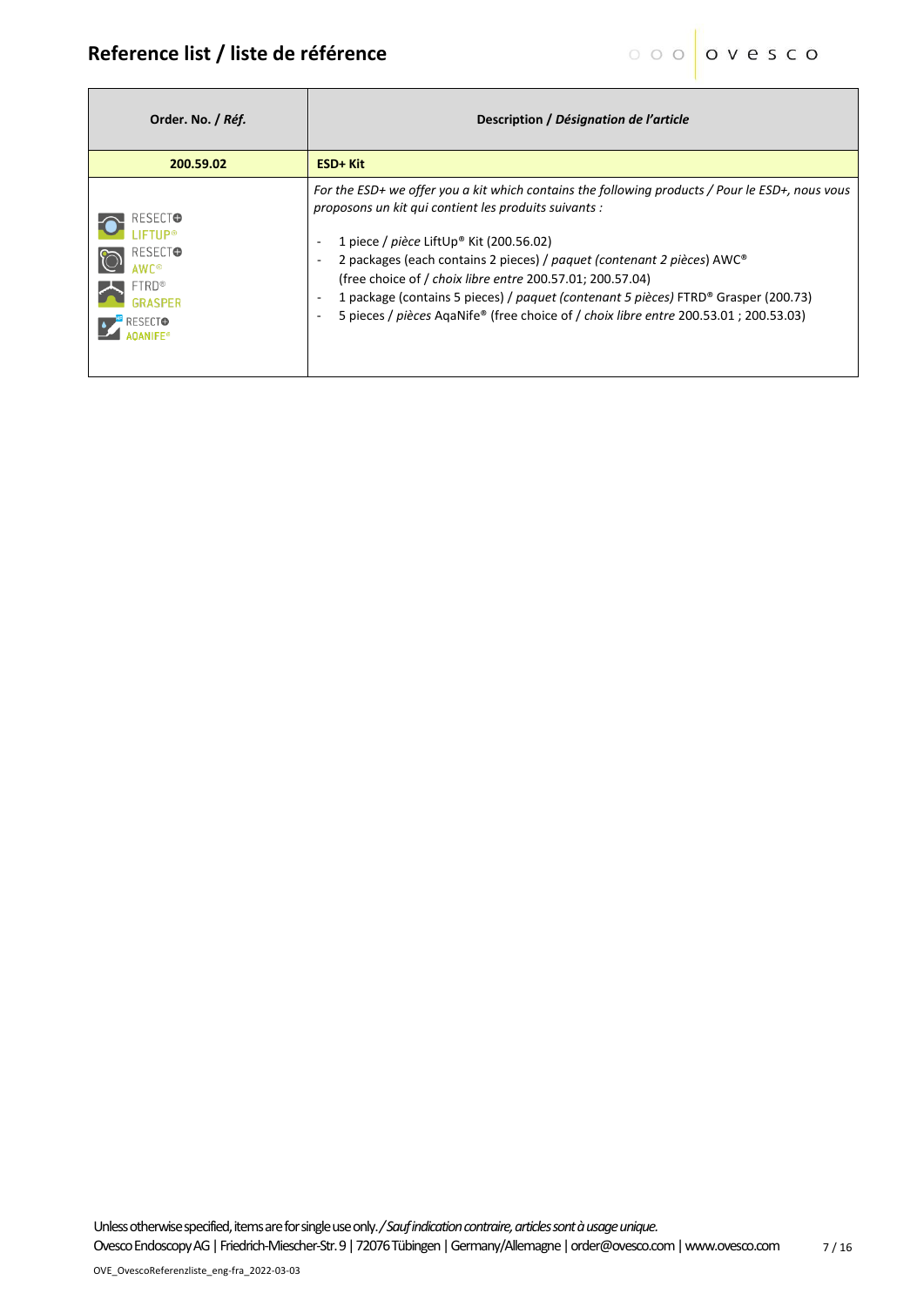### **FTRD**°System

The FTRD® System enables endoscopic full-thickness resection of lesions in the gastrointestinal tract. / *Le FTRD® System permet de procéder à la résection endoscopique pleine épaisseur de lésions dans le système digestif.*

**Articles 200.70, 200.72, 200.76 can only be ordered after training. /** *Les articles 200.70, 200.72, 200.76 ne peuvent être commandés qu'après participation au séminaire de formation.*

| Order. No. / Réf.                    | Description / Désignation de l'article                                                                                                                                                                                                                                                                                                                                                                                                                                                                                                                       |  |
|--------------------------------------|--------------------------------------------------------------------------------------------------------------------------------------------------------------------------------------------------------------------------------------------------------------------------------------------------------------------------------------------------------------------------------------------------------------------------------------------------------------------------------------------------------------------------------------------------------------|--|
| 200.70                               | colonic FTRD <sup>®</sup> Set<br>Full-Thickness Resection Device Set for application in colorectum consists of (1 piece each per<br>set) /Full-Thickness Resection Device Set pour l'utilisation dans le colorectum consisté en (1<br>pièce de chaque produit par paquet)                                                                                                                                                                                                                                                                                    |  |
| OL ONIC                              | colonic FTRD <sup>®</sup><br>consisting of application cap with preloaded colonic FTRD® clip, integrated HF snare,<br>endoscope sleeve, hand wheel and thread retriever / se compose d'un capuchon d'application<br>avec anse haute fréquence intégrée et clip colonic FTRD® monté, d'une housse d'endoscope,<br>d'une molette et d'un tire-fil<br>for endoscopes with diameter / pour endoscopes avec diamètre: 11,5 - 13,2 mm<br>thread length / longueur du fil: 220 cm; snare shaft length / longueur du anse : 180 cm                                   |  |
| <b>ARKING PROBE</b>                  | <b>FTRD® Marking Probe</b><br>HF instrument to place markings to the tissue / Instrument haute fréquence (HF) pour le<br>marquage de tissus<br>shaft length / longueur de tige : 220 cm<br>$\overline{\phantom{a}}$<br>For working channel diameters of at least 2.8 mm / Pour diamètre minimal du canal<br>opérateur de 2,8 mm                                                                                                                                                                                                                              |  |
| <b>RASPER</b>                        | FTRD <sup>®</sup> Grasper<br>grasping forceps to grasp tissue / pinces pour saisir le tissu<br>shaft length / longueur de tige : 220 cm<br>Working channel diameter of at least 3.2 mm if used in combination with FTRD® System. /<br>Pour diamètre minimal du canal opérateur de 3,2 mm avec le FTRD® System                                                                                                                                                                                                                                                |  |
| 200.71                               | colonic FTRD <sup>®</sup> prOVE Cap                                                                                                                                                                                                                                                                                                                                                                                                                                                                                                                          |  |
| <b>FTRD®</b><br>prOVE CAP            | FTRD® application cap for verification of possible application of colonic $\text{FTRD}^{\otimes}$ (accessibility<br>and ability to pull lesion into cap). 2 pieces per package /<br>Capuchon d'application FTRD nécessaire à la vérification de l'utilisation possible du colonic<br>FTRD (accessibilité et étirabilité de la lésion). 2 pièces par paquet                                                                                                                                                                                                   |  |
| 200.76                               | diagnostic FTRD <sup>®</sup> Set<br>Full-Thickness Resection Device Set for diagnostic use in colorectum consists of (1 piece each<br>per set) / Full-Thickness Resection Device Set pour l'utilisation diagnostique dans le colorectum<br>consisté en (1 pièce de chaque produit par paquet)                                                                                                                                                                                                                                                                |  |
| FTRD®<br><b>DIAGNOSTIC</b>           | diagnostic FTRD®<br>consisting of application cap with preloaded diagnostic FTRD® clip, integrated HF snare,<br>endoscope sleeve, hand wheel and thread retriever / se compose d'un capuchon d'application<br>avec anse haute fréquence intégrée et clip diagnostic FTRD® monté, d'une housse d'endoscope,<br>d'une molette et d'un tire-fil<br>for endoscopes with diameter / pour endoscopes avec diamètre : 10,5 - 12,0 mm<br>$\overline{a}$<br>thread length / longueur du fil: 220 cm; snare shaft length / longueur du anse : 180 cm<br>$\blacksquare$ |  |
| <b>FTRD®</b><br><b>MARKING PROBE</b> | <b>FTRD® Marking Probe</b>                                                                                                                                                                                                                                                                                                                                                                                                                                                                                                                                   |  |
| ™TRD®<br><b>GRASPER</b>              | FTRD <sup>®</sup> Grasper                                                                                                                                                                                                                                                                                                                                                                                                                                                                                                                                    |  |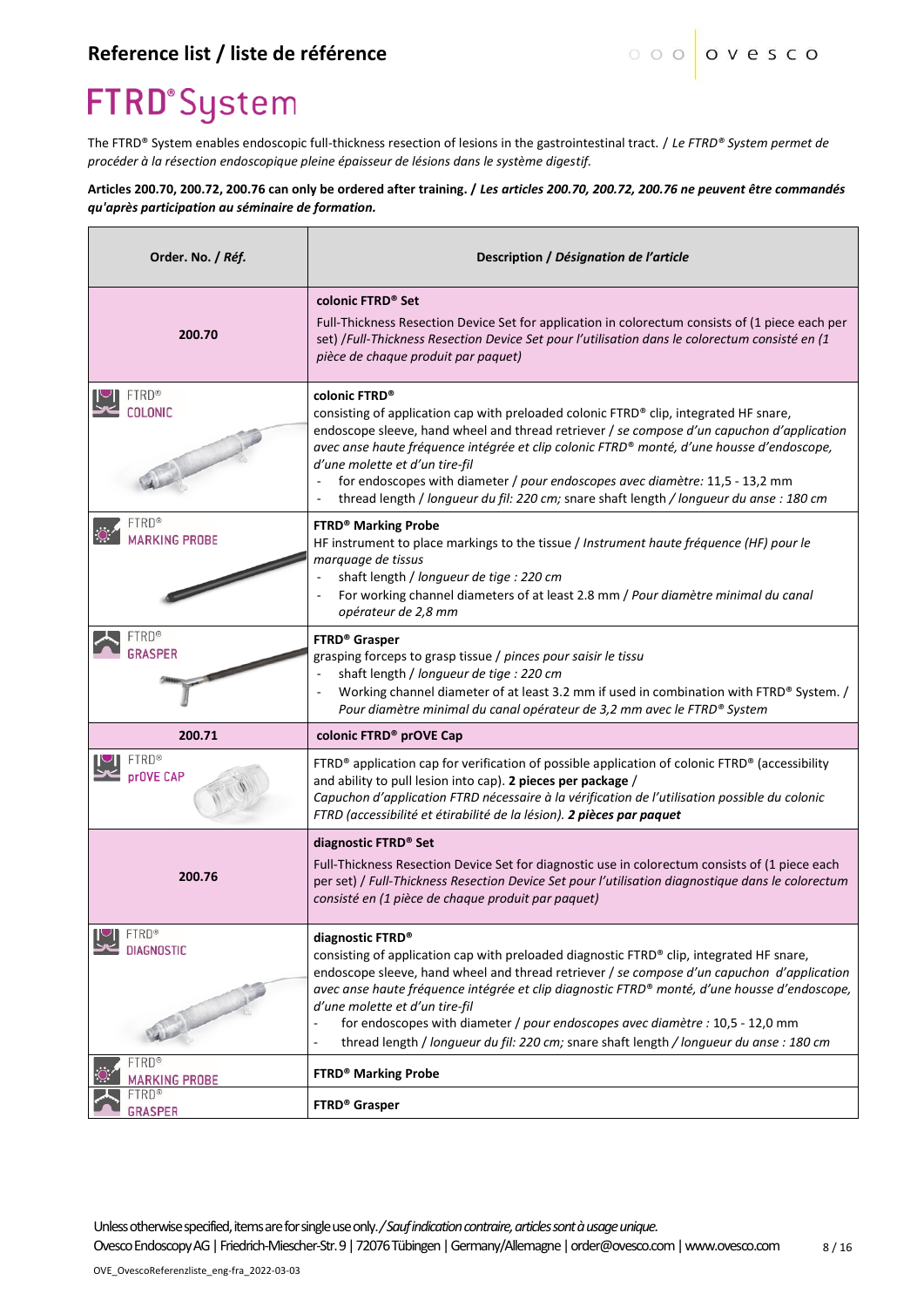| Order. No. / Réf.                    | Description / Désignation de l'article                                                                                                                                                                                                                                                                                                                                                                                                                                                                                                                                                                  |  |
|--------------------------------------|---------------------------------------------------------------------------------------------------------------------------------------------------------------------------------------------------------------------------------------------------------------------------------------------------------------------------------------------------------------------------------------------------------------------------------------------------------------------------------------------------------------------------------------------------------------------------------------------------------|--|
| 200.72                               | gastroduodenal FTRD® Set<br>Full-Thickness Resection Device Set for application in stomach and duodenum consists of (1<br>piece each per set) / Full-Thickness Resection Device Set pour l'utilisation dans l'estomac et le<br>duodenum consisté en (1 pièce de chaque produit par paquet)                                                                                                                                                                                                                                                                                                              |  |
| FTRD®<br>GASTRODUODENAL              | gastroduodenal FTRD®<br>consisting of application cap with preloaded gastroduodenal FTRD® clip, integrated HF snare,<br>endoscope sleeve, hand wheel and thread retriever / se compose d'un capuchon d'application<br>avec anse haute fréquence intégrée et clip gastroduodenal FTRD® monté, d'une housse<br>d'endoscope, d'une molette et d'un tire-fil                                                                                                                                                                                                                                                |  |
|                                      | for gastroscopes (max. insertion length 110 cm) with diameter $\varnothing$ 10.5 - 12.0 mm and<br>working channel of at least 3.7 mm / pour gastroscope (longueur d'insertion max. 110 cm)<br>avec diamètre Ø 10,5 - 12,0 mm et diamètre minimal du canal opérateur de 3,7 mm<br>thread length / longueur du fil: 220 cm; snare shaft length / longueur du anse : 140 cm                                                                                                                                                                                                                                |  |
| <b>FTRD®</b><br><b>MARKING PROBE</b> | <b>FTRD® Marking Probe</b>                                                                                                                                                                                                                                                                                                                                                                                                                                                                                                                                                                              |  |
| FTRD®<br>GRASPER                     | <b>FTRD®</b> Grasper                                                                                                                                                                                                                                                                                                                                                                                                                                                                                                                                                                                    |  |
|                                      | Insertion balloon / Ballon d'insertion<br>Balloon with Luer-Lock connector for easier and safer insertion of the gastroduodenal FTRD® /<br>Ballon avec Luer-Lock connexion pour une insertion facile et sûre du gastroduodenal FTRD<br>shaft length / longueur de tige : 180 cm<br>balloon length / longueur de ballon : 60 mm, balloon diameter 20 mm / diamètre du ballon<br>$20$ mm<br>with FTRD® for working channel diameters of at least 3.7 mm / avec FTRD® pour diamètre<br>$\overline{\phantom{a}}$<br>minimal du canal opérateur de 3,7 mm                                                    |  |
| $0.89$ mm $/ 0.035$                  | Guide wire / Fil-Guide<br>Guide wire to support the insertion of the balloon / Fil-Guide pour faciliter l'insertion du ballon<br>thickness / épaisseur Ø 0,89 mm / 0,035"<br>length / longueur 370 cm                                                                                                                                                                                                                                                                                                                                                                                                   |  |
| 200.11                               | OTSC <sup>®</sup> Anchor 220tt (220 cm)                                                                                                                                                                                                                                                                                                                                                                                                                                                                                                                                                                 |  |
| ⊺SC®<br>ANCHOR                       | Suitable for mobilization of submucosal findings (e.g. submucosal tumors) when using the<br>gastroduodenal FTRD / Convient pour l'immobilisation des lésions (par ex., les tumeurs sous-<br>muqueuses) lors de l'utilisation du FTRD gastroduodénal<br>needle width / envergure : 9 mm<br>stitch depth / profondeur : 2 - 2,5 mm<br>length of instrument shaft / longueur de tige : 220 cm<br>A working channel diameter of at least 3.2 mm is required when used in combination with the FTRD® Set!<br>/ Si appliqué avec le FTRD® Set, le canal opérateur de l'endoscope doit être d'au moins 3,2 mm. |  |
| 200.77                               | gastroduodenal FTRD® prOVE Cap                                                                                                                                                                                                                                                                                                                                                                                                                                                                                                                                                                          |  |
| <b>TERD®</b><br>prOVE CAP            | FTRD® application cap for verification of possible application of gastroduodenal and<br>diagnostic FTRD® (accessibility and ability to pull lesion into cap). 2 pieces per package /<br>Capuchon d'application FTRD nécessaire à la vérification de l'utilisation possible du<br>gastroduodenal et diagnostic FTRD (accessibilité et étirabilité de la lésion). 2 pièces par<br>paquet                                                                                                                                                                                                                  |  |
| 200.73                               | <b>FTRD® Grasper</b>                                                                                                                                                                                                                                                                                                                                                                                                                                                                                                                                                                                    |  |
| TRD®<br><b>GRASPER</b>               | Grasping forceps to grasp tissue. / Pince de préhension pour saisir les tissus cibles<br>shaft length / longueur de tige: 220 cm<br>For working channel diameters of at least 2.8 mm / Pour diamètre minimal du canal<br>opérateur de 2,8 mm<br>5 pieces per package / pièces par paquet                                                                                                                                                                                                                                                                                                                |  |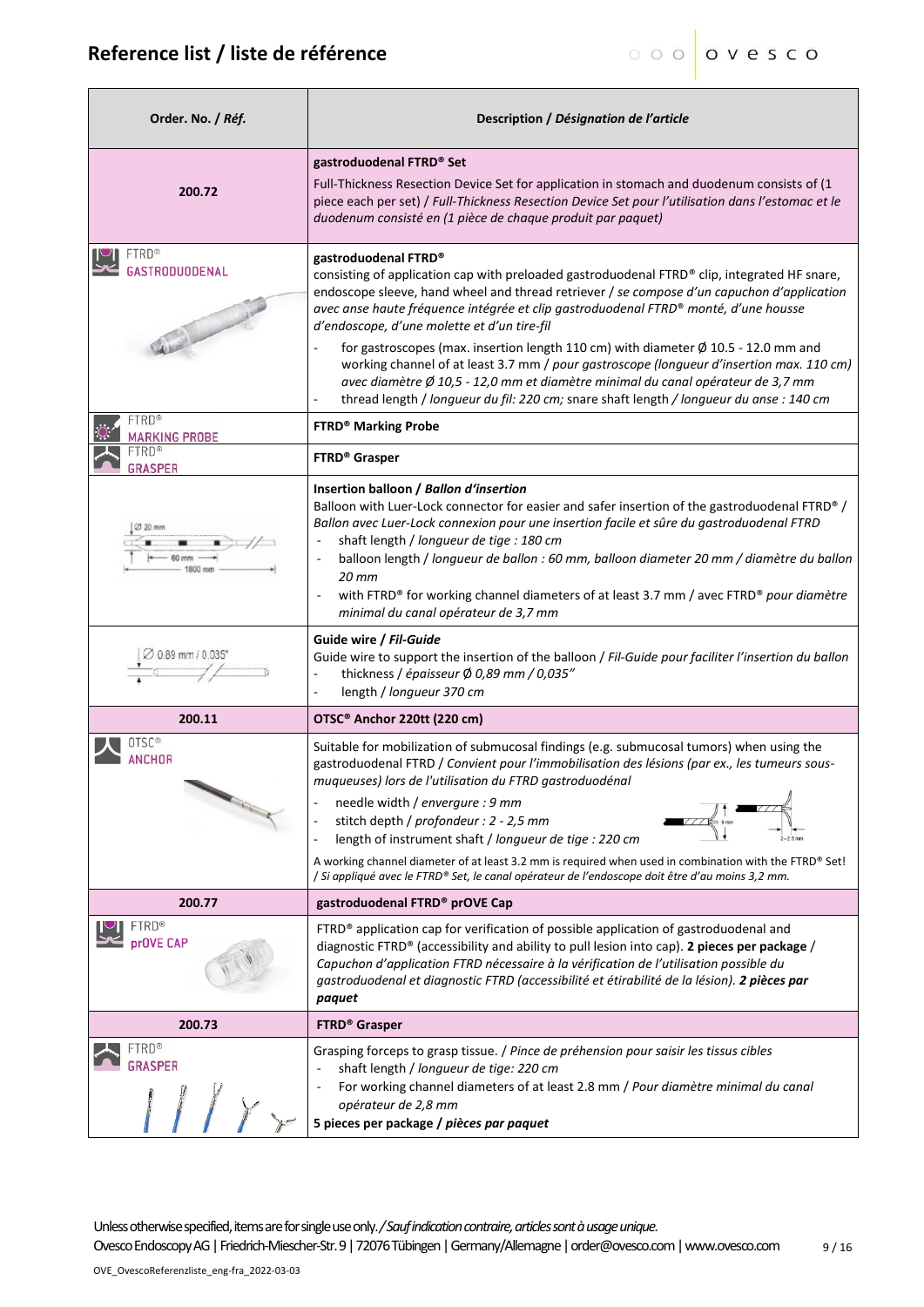### **OTSC® Proctology**

The OTSC® Proctology enables the effective and sphincter-preserving closure of anorectal fistulas. / *L'OTSC® Proctology\* est un procédé chirurgical doux pour le sphincter, assurant une suture efficace des fistules ano-rectales.*

| Order. No. / Réf.               | Description / Désignation de l'article                                                                                                                                                                                                                                 |
|---------------------------------|------------------------------------------------------------------------------------------------------------------------------------------------------------------------------------------------------------------------------------------------------------------------|
| 200.60                          | <b>OTSC<sup>®</sup> Proctology</b>                                                                                                                                                                                                                                     |
| 0TSC <sup>®</sup><br>PROCTOLOGY | OTSC® Proctology is an instrument for the application of OTSC® Proctology Clips in<br>proctology./ OTSC® Proctology est un instrument pour l'application des clips OTSC® Proctology<br>en proctologie.                                                                 |
| 200.61                          | <b>OTSC® Proctology Anchor (38 cm)</b>                                                                                                                                                                                                                                 |
| OTSC®<br><b><i>NCHOR PR</i></b> | for proctology / pour la proctologie<br>instrument for better approximation of tissue especially when indurated / instrument pour<br>une meilleure manipulation, aussi pour tissue cicatriciel<br>needle width / envergure : 12 mm<br>stitch depth / profondeur : 4 mm |
| 200.62                          | <b>Fistula Brush</b>                                                                                                                                                                                                                                                   |
| FISTUI A<br><b>BRUSH PR</b>     | instrument for probing, cleaning or debridement of an anorectal fistula / un outil pour le<br>sondage, le nettoyage et le débridement de fistules anorectales<br>5 pieces per package / pièces par paquet                                                              |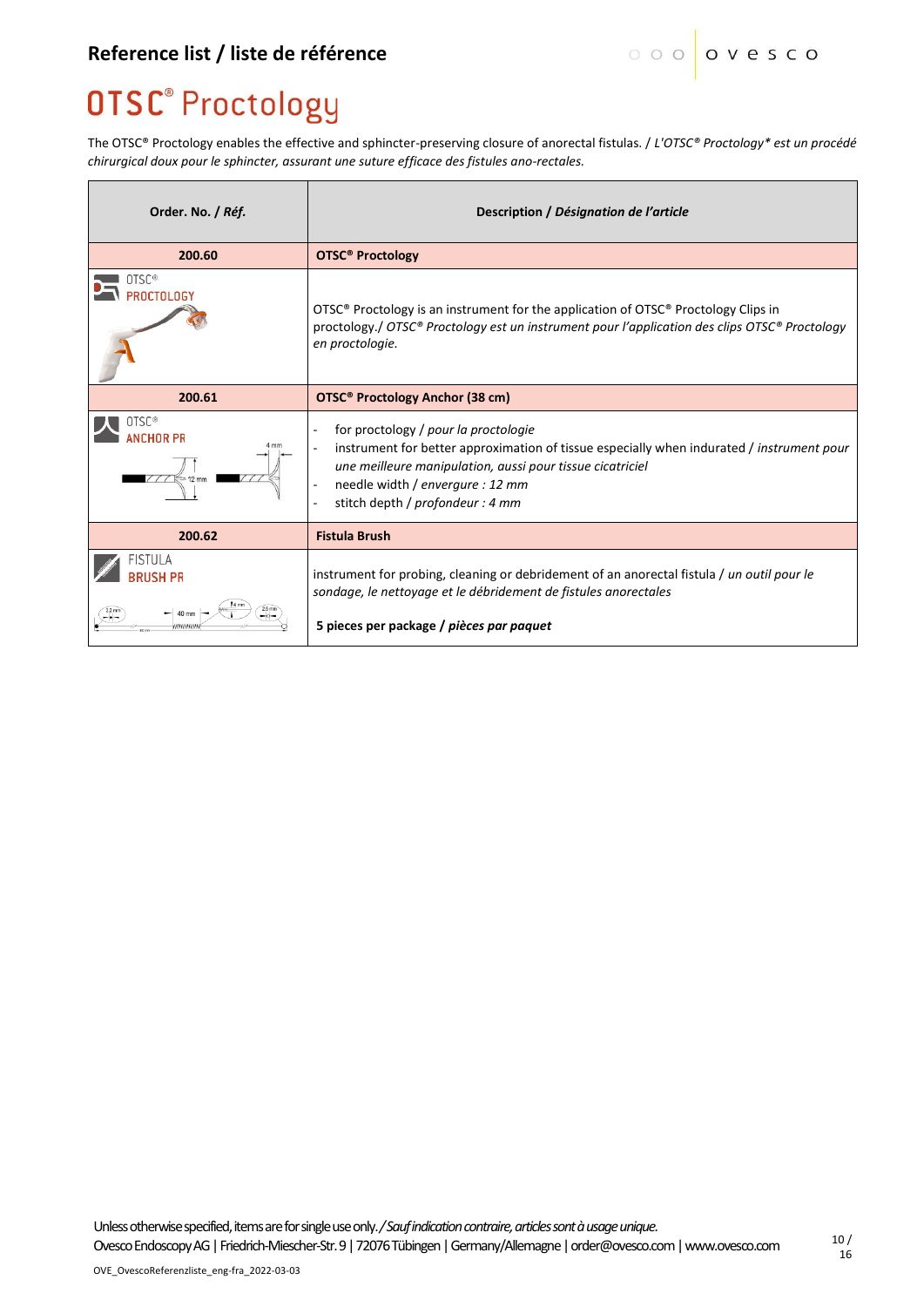# remOVE System

| Order. No. / Réf.                                                                                       | Description / Désignation de l'article                                                                                                                                                                                                                                                                                                                                                                                                                                                                                                                                                                                                                                               |  |
|---------------------------------------------------------------------------------------------------------|--------------------------------------------------------------------------------------------------------------------------------------------------------------------------------------------------------------------------------------------------------------------------------------------------------------------------------------------------------------------------------------------------------------------------------------------------------------------------------------------------------------------------------------------------------------------------------------------------------------------------------------------------------------------------------------|--|
| 400.01                                                                                                  | remOVE DC Impulse                                                                                                                                                                                                                                                                                                                                                                                                                                                                                                                                                                                                                                                                    |  |
| remOVE<br><b>DC IMPULSE</b>                                                                             | The DC Impulse generator is a medical electrical device for fragmentation of OTSC® and FTRD®<br>clips made by Ovesco Endoscopy AG for the digestive tract. /<br>Le générateur DC Impulse est un appareil électro-medical indiqué pour la fragmentation des<br>clips OTSC® et FTRD® dans le tube digestif.<br>The DC Impulse is a reusable product/ Le générateur DC Impulse est réutilisable<br>Components / Composants:<br>DC Impulse / DC Impulse générateur<br>А<br>Foot-activated switch with connector cable / pédale avec câble de connexion<br>В<br>С<br>DC cord to connect the DC Cutter / câble DC pour la connexion du DC Cutter<br>Power cord / câble d'alimentation<br>D |  |
| 400.02.01                                                                                               | remOVE DC Cutter Set 12                                                                                                                                                                                                                                                                                                                                                                                                                                                                                                                                                                                                                                                              |  |
|                                                                                                         | Compatible with working channel diameters of 2.8 mm or larger. / Compatible avec un diamètre minimal de canal opérateur de 2,8 mm.                                                                                                                                                                                                                                                                                                                                                                                                                                                                                                                                                   |  |
| remOVE<br><b>DC CUTTER</b>                                                                              | Bipolar endoscopic direct current (DC) instrument for fragmentation of OTSC® and FTRD® clips<br>in the digestive tract. Designed to be used only with the DC Impulse generator and flexible<br>endoscopes, flexible shaft, length 220 cm. 1 piece per set<br>Instrument délivrant un courant continu bipolaire indiqué pour la fragmentation des clips<br>OTSC® et FTRD® dans le tube digestif. À utiliser <b>uniquement</b> en combinaison avec le générateur<br>DC Impulse et un endoscope souple, flexible gaine 220 cm. 1 pièce par set                                                                                                                                          |  |
| $\bigcirc$ remove<br><b>SECURECAP</b>                                                                   | Retrieval cap for safe retrieval of clip fragments. (1 piece per set) / Capuchon de retrait pour<br>une extraction en sécurité des fragments de clips. (1 pièce par set)<br>elastic, transparent / souple, transparent<br>suitable for endoscope diameters / pour endoscopes diamètres : Ø 9,5-12 mm<br>÷,                                                                                                                                                                                                                                                                                                                                                                           |  |
| remOVE<br><b>GRASPER</b>                                                                                | Grasping forceps for retrieval of clip fragments into the remOVE SecureCap. (1 piece per set) /<br>Pince de retrait conçue pour le retrait des fragments de clips dans le remOVE SecureCap.<br>(1 pièce par set)<br>flexible shaft, length / gaine flexible, longueur: 220 cm                                                                                                                                                                                                                                                                                                                                                                                                        |  |
| remOVE<br><b>SHIELD</b>                                                                                 | Adhesive film which protects the optical lens of a flexible endoscope against flying sparks<br>when using the remOVE System. (2 pieces per set) /<br>Autocollant de protection de la lentille de l'endoscope contre les éclats de clips lors de                                                                                                                                                                                                                                                                                                                                                                                                                                      |  |
|                                                                                                         | l'utilisation du remOVE System. (2 pièces par set)                                                                                                                                                                                                                                                                                                                                                                                                                                                                                                                                                                                                                                   |  |
| 400.02.02                                                                                               | remOVE DC Cutter Set 14                                                                                                                                                                                                                                                                                                                                                                                                                                                                                                                                                                                                                                                              |  |
| remOVE<br>DC CUTTER<br>rem0VE<br><b>SECURECAP</b><br>rem0VE<br><b>RASPER</b><br>remOVE<br><b>SHIELD</b> | The remOVE DC Cutter Set 14 consists of: / Le remOVE DC Cutter Set 14 se compose de:<br>remOVE DC Cutter<br>remOVE SecureCap 14 (endoscope diameters / endoscopes diamètres: Ø 12 - 14 mm)<br>$\overline{\phantom{a}}$<br>remOVE Grasper<br>$\overline{\phantom{a}}$<br>remOVE Shield<br>٠                                                                                                                                                                                                                                                                                                                                                                                           |  |

Unless otherwise specified, items are for single use only.*/ Sauf indication contraire, articles sont à usage unique.*

OvescoEndoscopy AG | Friedrich-Miescher-Str. 9 | 72076 Tübingen | Germany/Allemagne | order@ovesco.com | www.ovesco.com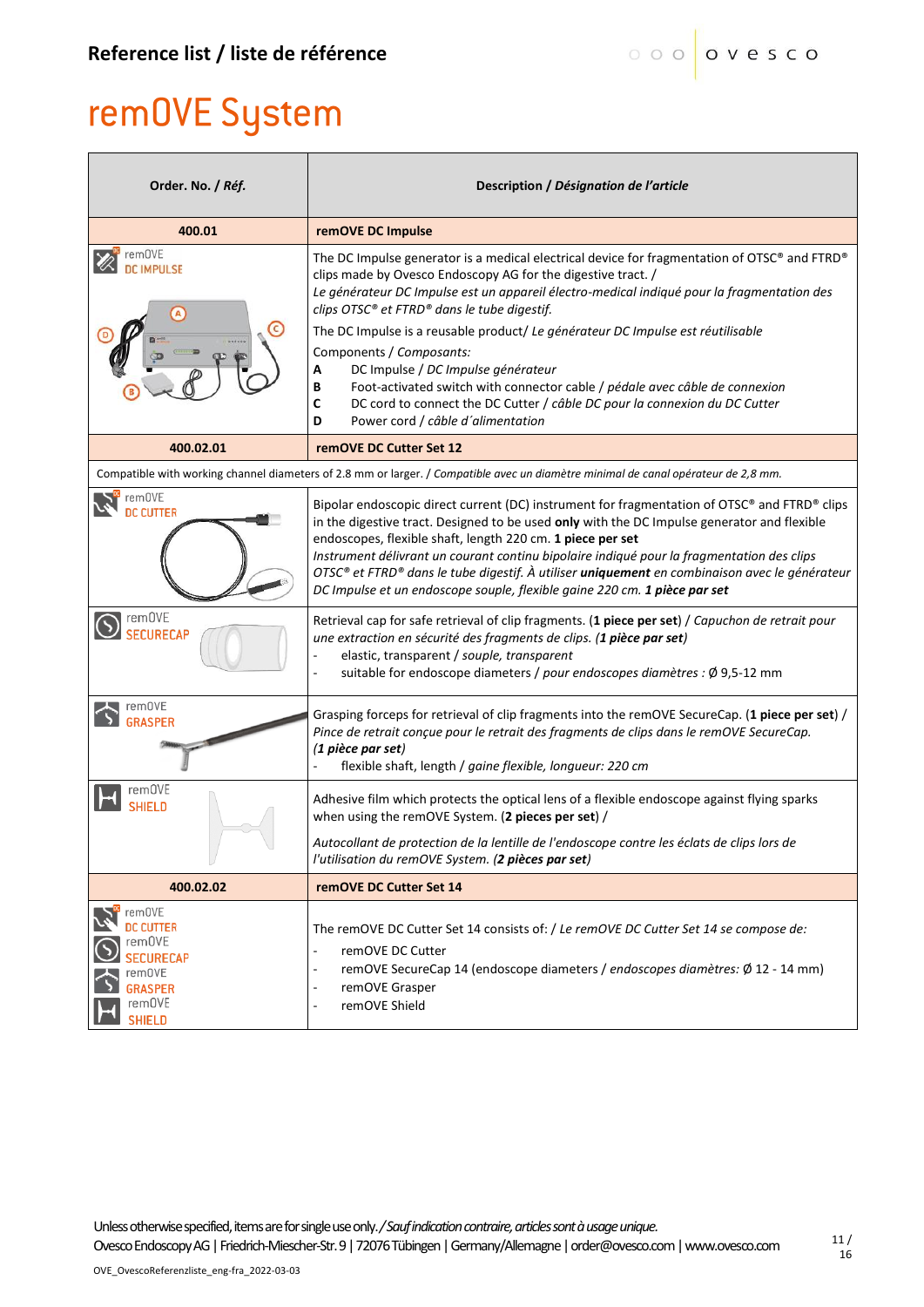$\mathbf{r}$ 

Ť.

| Order. No. / Réf.                                                                                             | Description / Désignation de l'article                                                                                                                                                                                                                                                                                                                                             |
|---------------------------------------------------------------------------------------------------------------|------------------------------------------------------------------------------------------------------------------------------------------------------------------------------------------------------------------------------------------------------------------------------------------------------------------------------------------------------------------------------------|
| 300.07                                                                                                        | remOVE+ Kit                                                                                                                                                                                                                                                                                                                                                                        |
| remOVE<br>remOVE<br>SECURECAP<br>remOVE<br><b>GRASPER</b><br>remOVE<br><b>SHIELD</b><br><b>RESECTO</b><br>wr® | For optimized clip removal, we offer a kit containing the following products / Pour optimiser<br>l'enlèvement des clips, nous proposons un kit contenant les produits suivants :<br>2 remOVE DC Cutter Set (free choice of / choix libre entre 400.02.01; 400.02.02)<br>1 package (2 pieces) / paquet (2 pièces) AWC® (free choice of / choix libre entre<br>200.57.01; 200.57.04) |
| 400.05                                                                                                        | remOVE FBR Set                                                                                                                                                                                                                                                                                                                                                                     |
| remOVE                                                                                                        | Foreign body retrieval set for safe removal of various foreign body objects. / Le Set remOVE<br>FBR pour le retrait de corps étrangers divers en toute sécurité.<br>includes / consisté en remOVE SecureCap + remOVE Grasper<br>suitable for endoscope diameters of / pour endoscopes diamètres de $\emptyset$ 9.5 - 12 mm<br>2 x FBR Set per package / par paquet                 |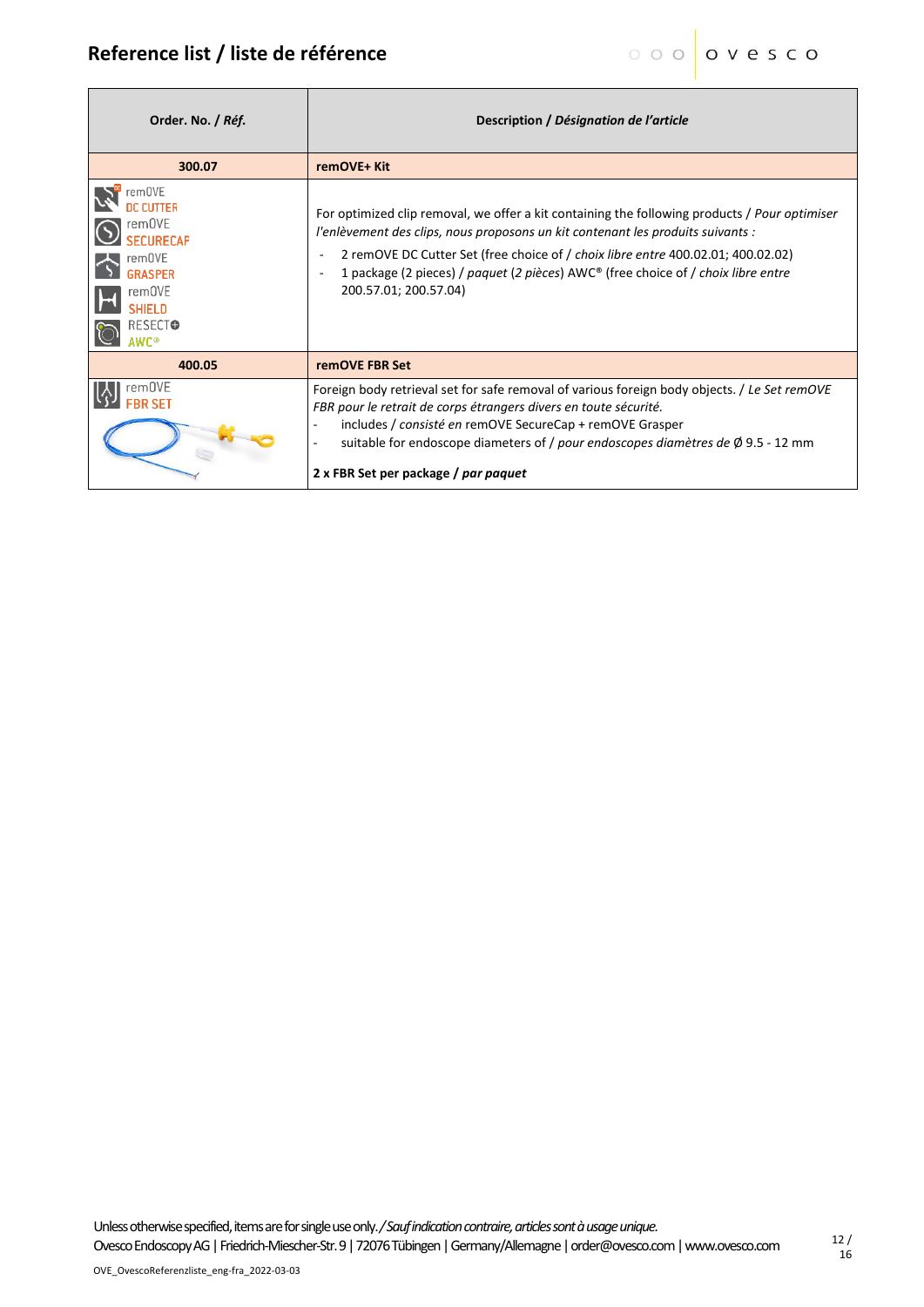## **BougieCap**

Endoscopic attachment cap for the bougienage / dilation of stenoses and strictures in the upper gastrointestinal tract. / *Capuchon endoscopique pour la dilatation de sténoses dans l´appareil digestif supérieur.*

| Order. No. / Réf. |           | Description / Désignation de l'article                                                                                                                       |
|-------------------|-----------|--------------------------------------------------------------------------------------------------------------------------------------------------------------|
| $400.31 - 400.32$ |           | <b>BougieCap</b>                                                                                                                                             |
| BOUGIE            | 400.31.01 | <b>BougieCap 7</b>                                                                                                                                           |
|                   |           | outer diameter Ø 7 mm / diamètre extérieur de 7 mm<br>suitable for endoscope diameters of 5.5 - 6 mm / pour endoscope avec diamètre de 5,5 à 6 mm            |
|                   |           | 3 pieces per package / pièces par paquet                                                                                                                     |
|                   | 400.31.02 | <b>BougieCap 8</b>                                                                                                                                           |
|                   |           | outer diameter Ø 8 mm / diamètre extérieur de 8 mm<br>suitable for endoscope diameters of 5.5 - 6 mm / pour endoscope avec diamètre de 5,5 à 6 mm            |
|                   |           | 3 pieces per package / pièces par paquet                                                                                                                     |
|                   |           | <b>BougieCap 10</b>                                                                                                                                          |
|                   | 400.31.03 | outer diameter Ø 10 mm / diamètre extérieur de 10 mm<br>suitable for endoscope diameters of 5.5 - 6 mm / pour endoscope avec diamètre de 5,5 à 6 mm          |
|                   |           | 3 pieces per package / pièces par paquet                                                                                                                     |
|                   |           | <b>BougieCap 12</b>                                                                                                                                          |
|                   | 400.32.01 | outer diameter Ø 12 mm / diamètre extérieur de 12 mm<br>suitable for endoscope diameters of 9.8 - 10.3 mm / pour endoscope avec diamètre de 9,8 à<br>10,3 mm |
|                   |           | 3 pieces per package / pièces par paquet                                                                                                                     |
| 30UGIE            | 400.32.02 | <b>BougieCap 14</b>                                                                                                                                          |
|                   |           | outer diameter Ø 14 mm / diamètre extérieur de 14 mm<br>suitable for endoscope diameters of 9.8 - 10.3 mm / pour endoscope avec diamètre de 9,8 à<br>10,3 mm |
|                   |           | 3 pieces per package / pièces par paquet                                                                                                                     |
|                   |           | <b>BougieCap 16</b>                                                                                                                                          |
|                   | 400.32.03 | outer diameter Ø 16 mm / diamètre extérieur de 16 mm<br>suitable for endoscope diameters of 9.8 - 10.3 mm / pour endoscope avec diamètre de 9,8 à<br>10,3 mm |
|                   |           | 3 pieces per package / pièces par paquet                                                                                                                     |

Unless otherwise specified, items are for single use only.*/ Sauf indication contraire, articles sont à usage unique.*

OvescoEndoscopy AG | Friedrich-Miescher-Str. 9 | 72076 Tübingen | Germany/Allemagne | order@ovesco.com | www.ovesco.com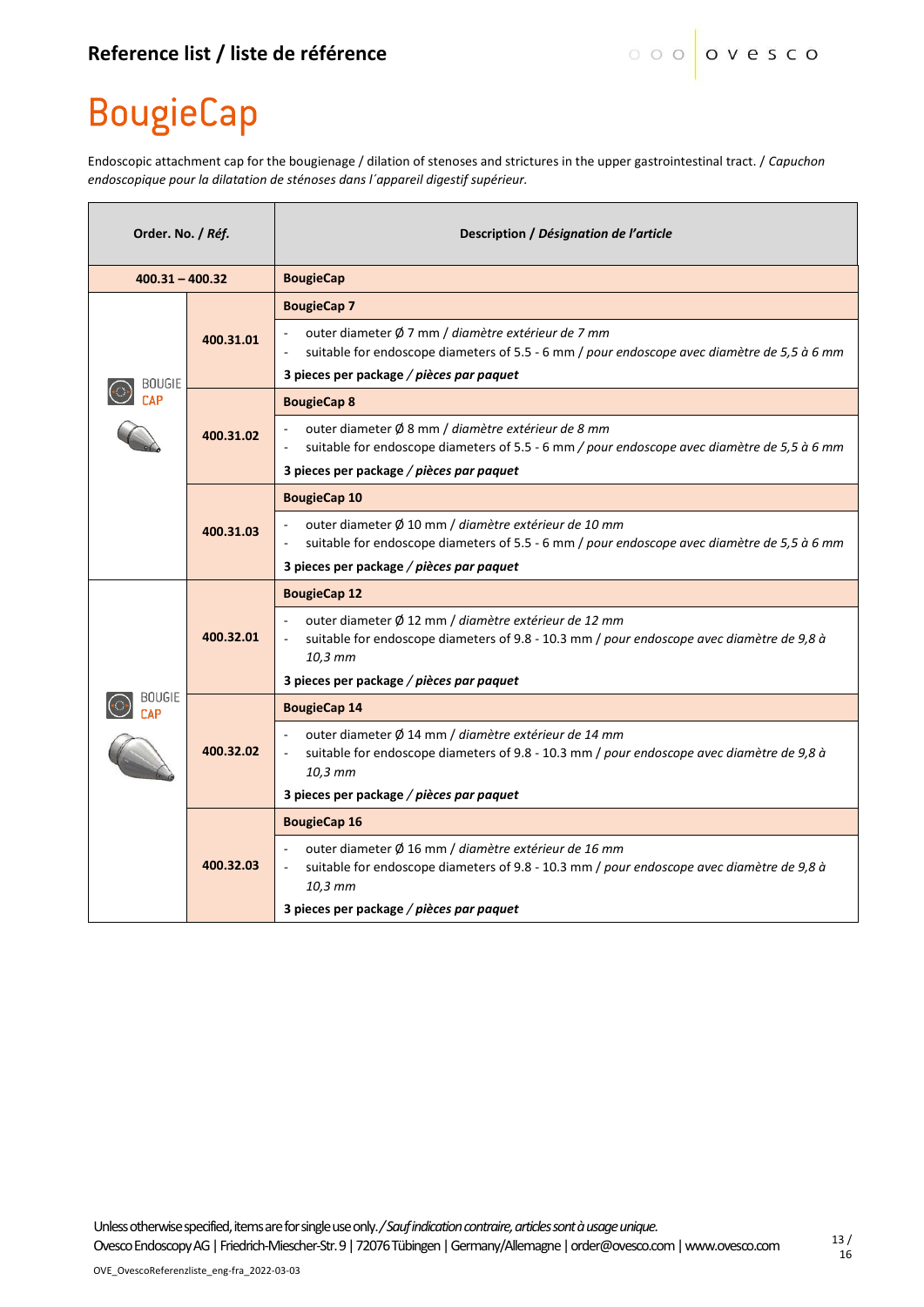## **OTSG Xcavator™**

Extra-large volume grasper for the effective endoscopic removal of necrotic (pancreatic) tissue, blood clots and foreign bodies. /

*Pince extra-large pour le retrait endoscopique efficace du tissu nécrotique (pancréatique), des caillots sanguins et de corps étranger.*

| Order. No. / Réf.        | Description / Désignation de l'article                                                                                                                                                                                                                                                                                                                                                                                   |  |
|--------------------------|--------------------------------------------------------------------------------------------------------------------------------------------------------------------------------------------------------------------------------------------------------------------------------------------------------------------------------------------------------------------------------------------------------------------------|--|
| 200.15                   | OTSG Xcavator™                                                                                                                                                                                                                                                                                                                                                                                                           |  |
| OTSG<br><b>XCAVATOR™</b> | For endoscopes with a diameter of / pour endoscopes avec diamètre 9.5 - 10.5 mm<br>Length of instrument shaft / longueur de tigre: 165 cm<br>$\overline{\phantom{0}}$<br>Simultaneous use of other instruments possible / Utilisation simultanée de plusieurs<br>instruments possible<br>Incl. endoscope sleeve and adhesive tape / avec Housse d'endoscope et ruban adhésif<br>2 pieces per package / pièces par paquet |  |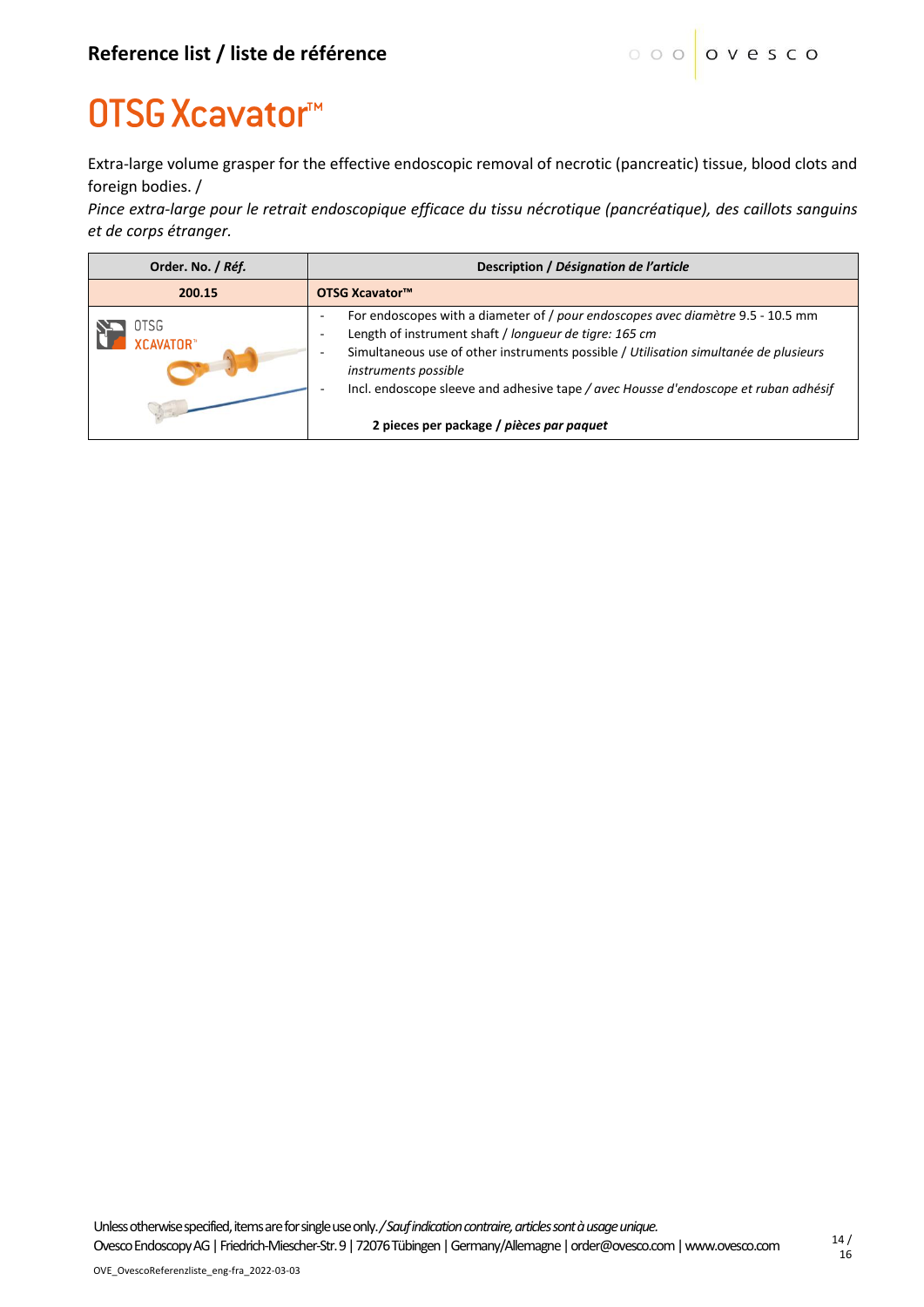# **HemoPill**®

#### **Wireless bleeding diagnostics for the upper and middle gastrointestinal tract /**  *Diagnostic sans fil des hémorragies au niveau du tractus gastro-intestinal supérieur et moyen*

New product range consisting of a sensor capsule and a portable receiver for immediate detection of acute bleeding in the oesophagus, stomach and small intestine /

*Nouvelle gamme de produits comprenant une capsule de détection et un récepteur portable pour la détection immédiate des saignements aigus dans l'œsophage, l'estomac et l'intestin grêle.* 

| Order. No. / Réf. | Description / Désignation de l'article                                                                                                                                                                                                                                                                                                                                                                                                                                                                                                                                                                                                                                                                                                                                                                                         |
|-------------------|--------------------------------------------------------------------------------------------------------------------------------------------------------------------------------------------------------------------------------------------------------------------------------------------------------------------------------------------------------------------------------------------------------------------------------------------------------------------------------------------------------------------------------------------------------------------------------------------------------------------------------------------------------------------------------------------------------------------------------------------------------------------------------------------------------------------------------|
| 500.01            | HemoPill <sup>®</sup> acute<br>$(PU = 5)$ / (Unité d'emballage= 5)                                                                                                                                                                                                                                                                                                                                                                                                                                                                                                                                                                                                                                                                                                                                                             |
| EMOPILL           | Swallowable capsule with optical sensor for blood detection /<br>Capsule à avaler avec capteur optique<br>Direct measurement of blood in the sensor gap / Détection par mesure directe<br>du sang dans la fente du capteur<br>Wireless transmission of measured values to the HemoPill® Receiver /<br>Transmission radio des valeurs mesurée à l'HemoPill® Receiver<br>Maximum measuring time: 9 hours / Durée de meusure maximale : 9 h<br>Length: 26.3 mm; max. diameter: 7.0 mm / Longueur: 26,3 mm, diameter: 7.0 mm<br>Sterile single-use product / Produit stérile à usage unique<br>Package contents / Contenu du paquet :<br>5 pieces HemoPill® acute capsules / 5 capsules HemoPill® acute<br>incl. 5 pieces of disposable device bags for HemoPill® Receiver                                                         |
| 500.20            | <b>HemoPill<sup>®</sup> Receiver</b>                                                                                                                                                                                                                                                                                                                                                                                                                                                                                                                                                                                                                                                                                                                                                                                           |
|                   | Swallowable capsule with optical sensor for blood detection /<br>Capsule à avaler avec capteur optique<br>Direct measurement of blood in the sensor gap / Détection par mesure directe<br>du sang dans la fente du capteur<br>Wireless transmission of measured values to the HemoPill® Receiver /<br>Transmission radio des valeurs mesurée à l'HemoPill® Receiver<br>Maximum measuring time: 9 hours / Durée de meusure maximale : 9 h<br>Length: 26.3 mm; max. diameter: 7.0 mm / Longueur : 26,3 mm, diameter : 7.0 mm<br>Sterile single-use product / Produit stérile à usage unique<br>Package contents / Contenu du paquet :<br>5 pieces HemoPill® acute capsules / 5 capsules HemoPill® acute<br>incl. 5 pieces of disposable device bags for HemoPill® Receiver/<br>plus 5 sachets jetables pour l'HemoPill® Receiver |

Unless otherwise specified, items are for single use only.*/ Sauf indication contraire, articles sont à usage unique.*

OvescoEndoscopy AG | Friedrich-Miescher-Str. 9 | 72076 Tübingen | Germany/Allemagne | order@ovesco.com | www.ovesco.com